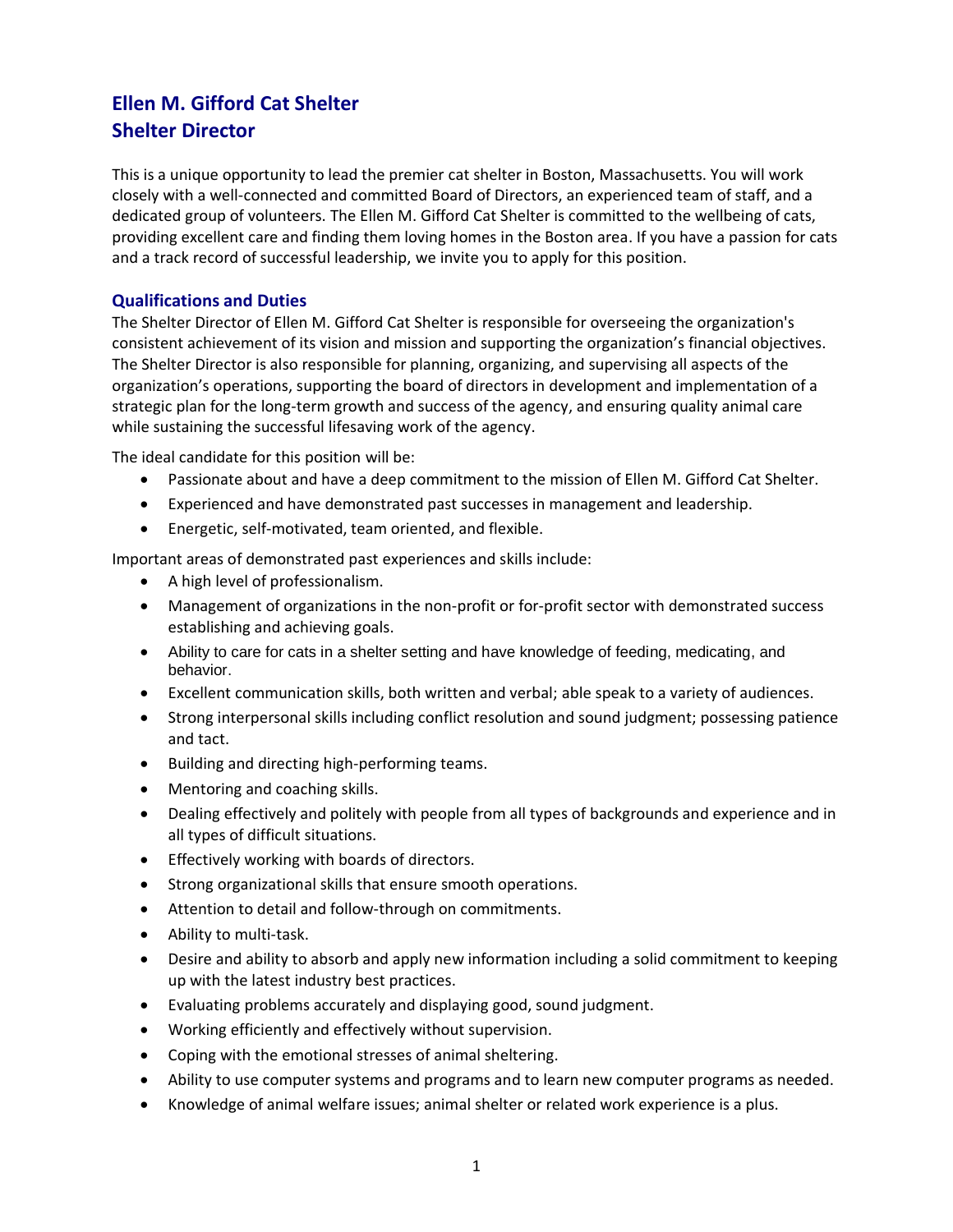Successful candidates must be willing to:

- Make a minimum three-year commitment to Ellen M. Gifford Cat Shelter.
- Relocate to the Boston area.
- Be physically capable of performing all the duties of animal care.

## **Responsibilities**

- Leadership: Working with the board, staff, and community to ensure that the mission and core values of the Ellen M. Gifford Cat Shelter are realized and working with the board to ensure that the organization has sufficient resources to support its work into the future.
- Program Development: Assuring that the organization has a strategy for program evaluation and development which supports the mission. This will include the planning, execution, and assessment of programs which engage the public and provide animal care such as adoptions, outreach, and other programs designed to meet the needs of cats and the people who care about them.
- Animal Care and Standards: Overseeing the care for all animals that come under the protection of the Ellen M. Gifford Cat Shelter and ensuring their humane treatment. This includes implementing short- and long-term strategies which increase adoptions, improve animal care, provide enrichment and medical rehabilitation, encourage spaying and neutering, and help pets stay with their responsible caregivers. Provides hands-on care for cats as needed.
- Community Outreach and Relations: Working with community groups, businesses, and other animal welfare organizations within the community to increase support for Ellen M. Gifford Cat Shelter and meet the needs of the animals in the community.
- Communications: Supporting marketing and publicity for the organization's activities, programs, and goals.
- Development: Supporting a comprehensive development plan to ensure adequate resources for the work of Ellen M. Gifford Cat Shelter.
- Staff Management and Development: Maintaining a climate that attracts, retains, and motivates a diverse staff of top quality people who support and promote the mission, goals, and core values of Ellen M. Gifford Cat Shelter. Overseeing human resources (both paid staff and volunteers) including recruitment, employment, direction, management, and release of all personnel. Ensuring that job descriptions are maintained, regular performance evaluations are conducted, motivation systems are utilized, and sound human resource practices are in place that abide by local, state, and federal laws.
- Budget and Finance: Supporting and maintaining sound financial practices including helping to prepare budgets for approval and monitoring compliance of expenditures within approved budgetary constraints.
- Compliance with Laws, Regulations, Policies, and Guidelines: Ensuring that policies are periodically reviewed, updated, and shared with staff to ensure compliance. Understanding and ensuring operational compliance with current federal, state, county, and local laws, regulations, and guidelines that affect operations. Overseeing record-keeping practices for legally compliant animal tracking and veterinary care, adoptions, staff personnel files, budgetary accountability, and all other functions. Maintaining official records and documents.

## **Requirements**

- Education: Bachelor's degree preferred.
- Experience: Minimum of three years of experience in a leadership or senior management position with strong, transferrable skills and some animal shelter experience.
- Location: Residence in or relocation to the Ellen M. Gifford Cat Shelter service area.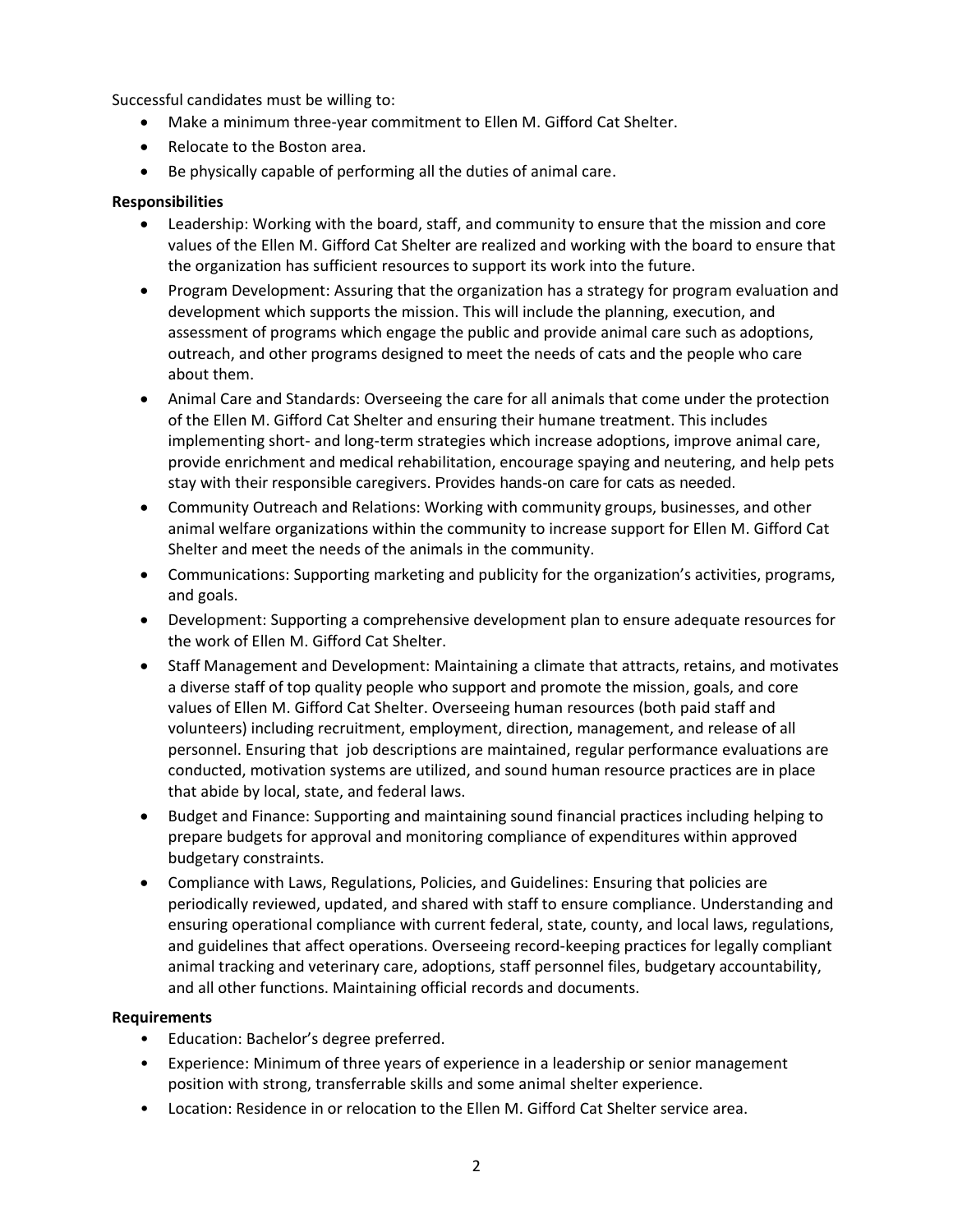- Ability to work with and around animals: Need to be able to work with and around diseased, injured and/or fractious animals, loud noises, chlorine and other chemicals, and inclement weather. Allergic conditions which would be aggravated when handling or working with animals may be a disqualification.
- Physical ability: Role is physical in nature and may require carrying up to 40 pounds and climbing up and down stairs.
- Computer skills: Proficient with Microsoft Office products.
- Time commitment: A minimum commitment of three years to Ellen M. Gifford Cat Shelter.
- Valid Massachusetts Driver's License: Possession of or ability to obtain a valid Massachusetts Driver's License within 20 days of starting employment is a requirement for continued employment and will be verified. Maintaining a satisfactory driving record and valid Massachusetts Driver's License are ongoing conditions of employment.

#### **Nature of Employment**

The Shelter Director reports to the Board of Directors with the primary liaison being the President of the board. It is an exempt position, which requires a minimum of 8 hours per day, 40 hours per week and may include weekend, night, and holiday work.

#### **Compensation**

The annual salary range is \$60,000 to \$75,000. Starting salary is dependent upon experience. Benefits include paid time off, health insurance, and other optional insurance with employee contribution. Relocation costs can be negotiated if needed.

# **How to Apply**

Email a one-page cover letter and resume to: The Ellen M. Gifford Cat Shelter Search Committee c/o Diane Blankenburg of Humane Network at [info@humanenetwork.org.](mailto:info@humanenetwork.org) Acknowledgement will be emailed back upon receipt of your cover letter and resume.

Applications will be reviewed as they are received. Applications received after September 26 may not be considered.

## **About Ellen M. Gifford Cat Shelter**

With an annual budget of \$700,000 and approximately seven staff members, Ellen M. Gifford Cat Shelter is a free-roaming, no-kill cat shelter that provides adoption services, sheltering, medical care, spay/neuter services, and behavioral rehabilitation to an average of 700 cats each year. Since its inception 130 years ago, Ellen M. Gifford Cat Shelter has become a recognized nonprofit organization in the Boston area. Located at 30 Undine Road in Brighton, the Ellen M. Gifford Cat Shelter was the first free-roaming, no-kill shelter in the area.

## **About the Community**

Ellen M. Gifford Cat Shelter, located in Brighton, Massachusetts, serves the Boston area.

Brighton is a vibrant neighborhood in the northwest part of Boston. It has a population of approximately 42,000 residents. It is part of the historic city of Boston – with a population of over 692,000 residents. Boston is sometimes called a "city of neighborhoods" because of the profusion of diverse subsections.

Boston is one of the oldest municipalities in the U.S., founded in 1630 with numerous historic landmarks and many colleges and universities making the city a leader in higher education. Boston is also a thriving information and biotechnology research hub. Households in the city claim the highest average rate of philanthropy in the United States.